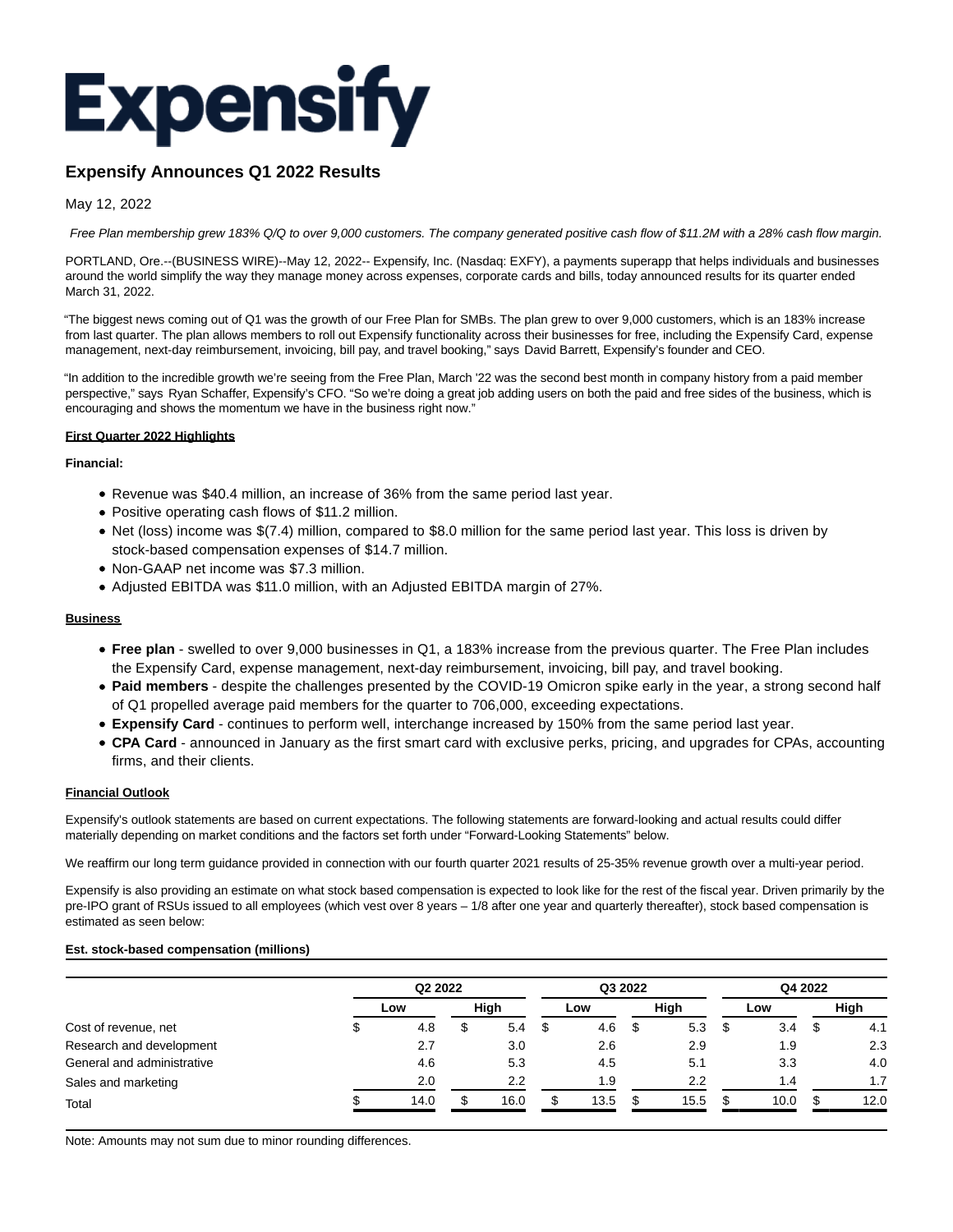#### **Availability of Information on Expensify's Website**

Investors and others should note that Expensify routinely announces material information to investors and the marketplace using SEC filings, press releases, public conference calls, webcasts and the Expensify Investor Relations website a[t https://ir.expensify.com.](https://cts.businesswire.com/ct/CT?id=smartlink&url=https%3A%2F%2Fir.expensify.com&esheet=52717076&newsitemid=20220512005387&lan=en-US&anchor=https%3A%2F%2Fir.expensify.com&index=1&md5=e0ec989894a33e3432e7cfdc0ee50896) While not all of the information that the Company posts to its Investor Relations website is of a material nature, some information could be deemed to be material. Accordingly, the Company encourages investors, the media and others interested in Expensify to review the information that it shares on its Investor Relations website.

#### **Conference Call**

Expensify will host a video call to discuss the results at 2:00 p.m. Pacific Time today. The video call information is available on Expensify's Investor Relations website a[t https://ir.expensify.com.](https://cts.businesswire.com/ct/CT?id=smartlink&url=https%3A%2F%2Fir.expensify.com&esheet=52717076&newsitemid=20220512005387&lan=en-US&anchor=https%3A%2F%2Fir.expensify.com&index=2&md5=8a18f915fc46fda473f9f384bbcdd128) A replay of the call will be available on the site for three months.

#### **Non-GAAP Financial Measures**

In addition to financial measures prepared in accordance with U.S. generally accepted accounting principles ("GAAP"), we provide certain non-GAAP financial measures, including Adjusted EBITDA and Non-GAAP net income.

We believe our non-GAAP financial measures are useful in evaluating our business, measuring our performance, identifying trends affecting our business, formulating business plans and making strategic decisions. Accordingly, we believe that these non-GAAP financial measures provide useful information to investors and others in understanding and evaluating our results of operations in the same manner as our management team. These non-GAAP financial measures are presented for supplemental informational purposes only, should not be considered a substitute for financial information presented in accordance with GAAP, and may be different from similarly titled metrics or measures presented by other companies. Non-GAAP financial measures have limitations as analytical tools and should not be considered in isolation or as substitutes for financial information presented under GAAP. There are a number of limitations related to the use of non-GAAP financial measures versus comparable financial measures determined under GAAP. For example, other companies in our industry may calculate these non-GAAP financial measures differently or may use other measures to evaluate their performance. All of these limitations could reduce the usefulness of these non-GAAP financial measures as analytical tools. Investors are encouraged to review the related GAAP financial measures and the reconciliations of these non-GAAP financial measures to their most directly comparable GAAP financial measures and to not rely on any single financial measure to evaluate our business. A reconciliation of each non-GAAP financial measure to the most directly comparable financial measure stated in accordance with GAAP is at the end of this press release.

We define Adjusted EBITDA as net income from operations excluding provision for income taxes, interest and other expenses, net, depreciation and amortization and stock based compensation.

We define non-GAAP net income as net income from operations in accordance with US GAAP excluding stock-based compensation and IPO-related bonus costs. In prior periods, this metric only excluded IPO-related bonus costs and did not exclude expenses related to stock-based compensation. However, management now believes that further excluding stock-based compensation from non-GAAP net income is useful to better understand the financial performance of our business and to facilitate a better comparison of our results to those of peer companies over multiple periods given that this item may vary between companies for reasons unrelated to overall operating performance. IPO-related bonus costs impacted the second, third and fourth fiscal quarters of 2021, but are not expected to impact future periods beginning with the first quarter of 2022.

The tables at the end of the Financial Statements provide reconciliations to the most directly comparable GAAP financial measure to each of these non-GAAP financial measures.

#### **Forward-Looking Statements**

Forward-looking statements in this press release, which are not historical facts, are forward-looking statements within the meaning of the Private Securities Litigation Reform Act of 1955. These statements include statements regarding our strategy, future financial condition, future operations, projected costs, prospects, plans, objectives of management and expected market growth and involve known and unknown risks that are difficult to predict. As a result, our actual results, performance or achievements may differ materially from those expressed or implied by these forward-looking statements. In some cases, you can identify forward-looking statements because they contain words such as "may," "will," "shall," "should," "expects," "plans," "anticipates," "could," "intends," "target," "projects," "contemplates," "believes," "estimates," "predicts," "potential," "goal," "objective," "seeks," or "continue" or the negative of these words or other similar terms or expressions that concern our expectations, strategy, plans, or intentions. Such forward-looking statements are necessarily based upon estimates and assumptions that, while considered reasonable by us and our management, are inherently uncertain. Factors that may cause actual results to differ materially from current expectations include, but are not limited to: the economic, political and social impact of, and uncertainty relating to, the COVID-19 pandemic; the war in Ukraine and escalating geopolitical tensions as a result of Russia's invasion of Ukraine; our expectations regarding our financial performance and future operating performance; our ability to attract and retain members, expand usage of our platform, sell subscriptions to our platform and convert individuals and organizations into paying customers; the timing and success of new features, integrations, capabilities and enhancements by us, or by competitors to their products, or any other changes in the competitive landscape of our market; the amount and timing of operating expenses and capital expenditures that we may incur to maintain and expand our business and operations to remain competitive; the sufficiency of our cash, cash equivalents and investments to meet our liquidity needs; our ability to make required payments under and to comply with the various requirements of our current and future indebtedness; our ability to effectively manage our exposure to fluctuations in foreign currency exchange rates; the increased expenses associated with being a public company; the size of our addressable markets, market share and market trends; anticipated trends, developments and challenges in our industry, business and the highly competitive markets in which we operate; our expectations regarding our income tax liabilities and the adequacy of our reserves; our ability to effectively manage our growth and expand our infrastructure and maintain our corporate culture; our ability to identify, recruit and retain skilled personnel, including key members of senior management; the safety, affordability and convenience of our platform and our offerings; our ability to successfully defend litigation brought against us; our ability to successfully identify, manage and integrate any existing and potential acquisitions of businesses, talent, technologies or intellectual property; general economic conditions in either domestic or international markets, including the societal and economic impact of the COVID-19 pandemic, and geopolitical uncertainty and instability; our protections against security breaches, technical difficulties, or interruptions to our platform; our ability to maintain, protect and enhance our intellectual property; and other risks discussed in our filings with the SEC. All forward-looking statements attributable to us or persons acting on our behalf are expressly qualified in their entirety by the cautionary statements set forth above. We caution you not to place undue reliance on any forward-looking statements, which are made only as of the date of this press release. We do not undertake or assume any obligation to update publicly any of these forward-looking statements to reflect actual results, new information or future events, changes in assumptions or changes in other factors affecting forward-looking statements,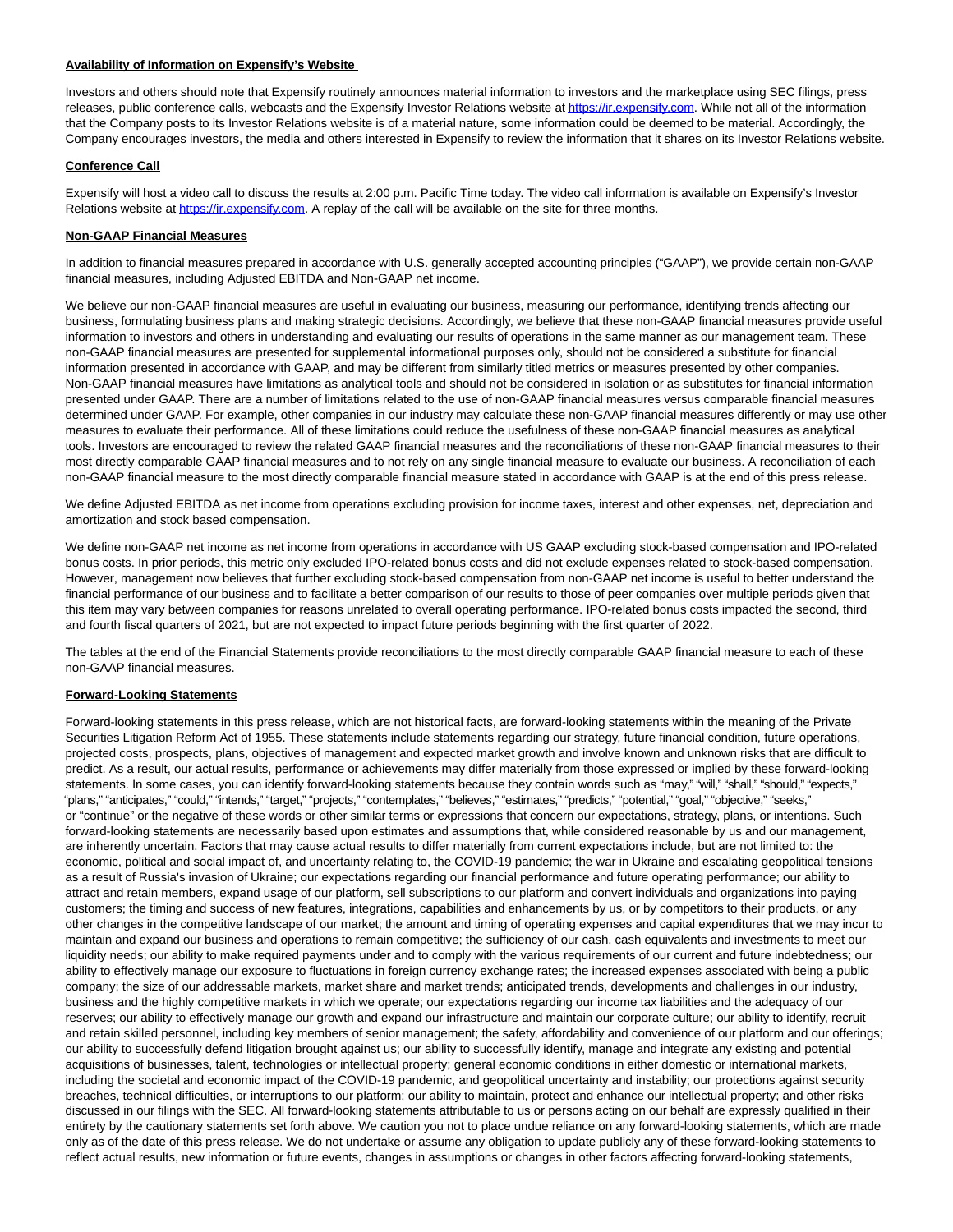except to the extent required by applicable law. If we update one or more forward-looking statements, no inference should be drawn that we will make additional updates with respect to those or other forward-looking statements.

### **About Expensify**

Expensify is a payments superapp that helps individuals and businesses around the world simplify the way they manage money. More than 10 million people use Expensify's free features, which include corporate cards, expense tracking, next-day reimbursement, invoicing, bill pay, and travel booking in one app. All free. Whether you own a small business, manage a team, or close the books for your clients, Expensify makes it easy so you have more time to focus on what really matters.

#### **Expensify, Inc. Condensed Consolidated Balance Sheets** (unaudited, in thousands, except share and per share data)

|                                                                                                                                                                                                                                                                                                                                                                  | As of            | As of<br><b>December</b> |
|------------------------------------------------------------------------------------------------------------------------------------------------------------------------------------------------------------------------------------------------------------------------------------------------------------------------------------------------------------------|------------------|--------------------------|
|                                                                                                                                                                                                                                                                                                                                                                  | March 31,        | 31,                      |
|                                                                                                                                                                                                                                                                                                                                                                  | 2022             | 2021                     |
| <b>Assets</b>                                                                                                                                                                                                                                                                                                                                                    |                  |                          |
| Cash and cash equivalents                                                                                                                                                                                                                                                                                                                                        | $$101,101$ \$    | 98,398                   |
| Accounts receivable, net                                                                                                                                                                                                                                                                                                                                         | 16,022           | 15,713                   |
| Settlement assets                                                                                                                                                                                                                                                                                                                                                | 34,313           | 21,880                   |
| Prepaid expenses                                                                                                                                                                                                                                                                                                                                                 | 7,060            | 7,436                    |
| Related party loan receivable, current                                                                                                                                                                                                                                                                                                                           |                  | 14                       |
| Other current assets                                                                                                                                                                                                                                                                                                                                             | 15,746           | 14,201                   |
| Total current assets                                                                                                                                                                                                                                                                                                                                             | 174,242          | 157,642                  |
| Capitalized software, net                                                                                                                                                                                                                                                                                                                                        | 6,158            | 6,359                    |
| Property and equipment, net                                                                                                                                                                                                                                                                                                                                      | 15,584           | 15,930                   |
| Lease right-of-use assets                                                                                                                                                                                                                                                                                                                                        | 1,832            | 2,202                    |
| Deferred tax assets, net                                                                                                                                                                                                                                                                                                                                         | 370              | 370                      |
| Other assets                                                                                                                                                                                                                                                                                                                                                     | 628              | 710                      |
| <b>Total assets</b>                                                                                                                                                                                                                                                                                                                                              | \$198,814\$      | 183,213                  |
| Liabilities and stockholders' equity                                                                                                                                                                                                                                                                                                                             |                  |                          |
| Accounts payable                                                                                                                                                                                                                                                                                                                                                 | \$<br>$1,437$ \$ | 3,752                    |
| Accrued expenses and other liabilities                                                                                                                                                                                                                                                                                                                           | 8,411            | 11,046                   |
| Borrowings under line of credit                                                                                                                                                                                                                                                                                                                                  | 15.000           | 15,000                   |
| Current portion of long-term debt, net of issuance costs                                                                                                                                                                                                                                                                                                         | 547              | 549                      |
| Lease liabilities, current                                                                                                                                                                                                                                                                                                                                       | 1,559            | 1,549                    |
| Settlement liabilities                                                                                                                                                                                                                                                                                                                                           | 34,113           | 21,680                   |
| Total current liabilities                                                                                                                                                                                                                                                                                                                                        | 61,067           | 53,576                   |
| Lease liabilities, non-current                                                                                                                                                                                                                                                                                                                                   | 405              | 802                      |
| Other liabilities                                                                                                                                                                                                                                                                                                                                                | 1,028            | 153                      |
| Long-term debt, net of issuance costs                                                                                                                                                                                                                                                                                                                            | 51,847           | 52,067                   |
| <b>Total liabilities</b>                                                                                                                                                                                                                                                                                                                                         | 114,347          | 106,598                  |
| Commitments and contingencies (Note 4)                                                                                                                                                                                                                                                                                                                           |                  |                          |
| Stockholders' equity:                                                                                                                                                                                                                                                                                                                                            |                  |                          |
| Common stock, par value \$0.0001; 1,000,000,000 shares of Class A common stock authorized as of March 31, 2022 and<br>December 31, 2021; 68,050,193 and 67,844,060 shares of Class A common stock issued and outstanding as of March 31,<br>2022 and December 31, 2021, respectively; 25,000,000 shares of LT10 common stock authorized as of March 31, 2022 and |                  |                          |
| December 31, 2021; 7,332,640 shares of LT10 common stock issued and outstanding as of March 31, 2022 and December<br>31, 2021; 25,000,000 shares of LT50 common stock authorized as of March 31, 2022 and December 31, 2021; 6,224,160                                                                                                                           |                  |                          |
| shares of LT50 common stock issued and outstanding as of March 31, 2022 and December 31, 2022                                                                                                                                                                                                                                                                    | 6                | 6                        |
| Additional paid-in capital                                                                                                                                                                                                                                                                                                                                       | 157,743          | 142,515                  |
| Accumulated deficit                                                                                                                                                                                                                                                                                                                                              |                  |                          |
|                                                                                                                                                                                                                                                                                                                                                                  | (73, 282)        | (65,906)                 |

Total liabilities and stockholders' equity and the stockholders' equity and the stockholders' equity and the stockholders' equity and the stockholders' equity and the stockholders' equity and the stockholders' equity and t

### **Expensify, Inc. Condensed Consolidated Statements of Income** (unaudited, in thousands, except share and per share data)

**Three months ended March 31, 2022 2021** Revenue \$ 40,370 \$ 29,720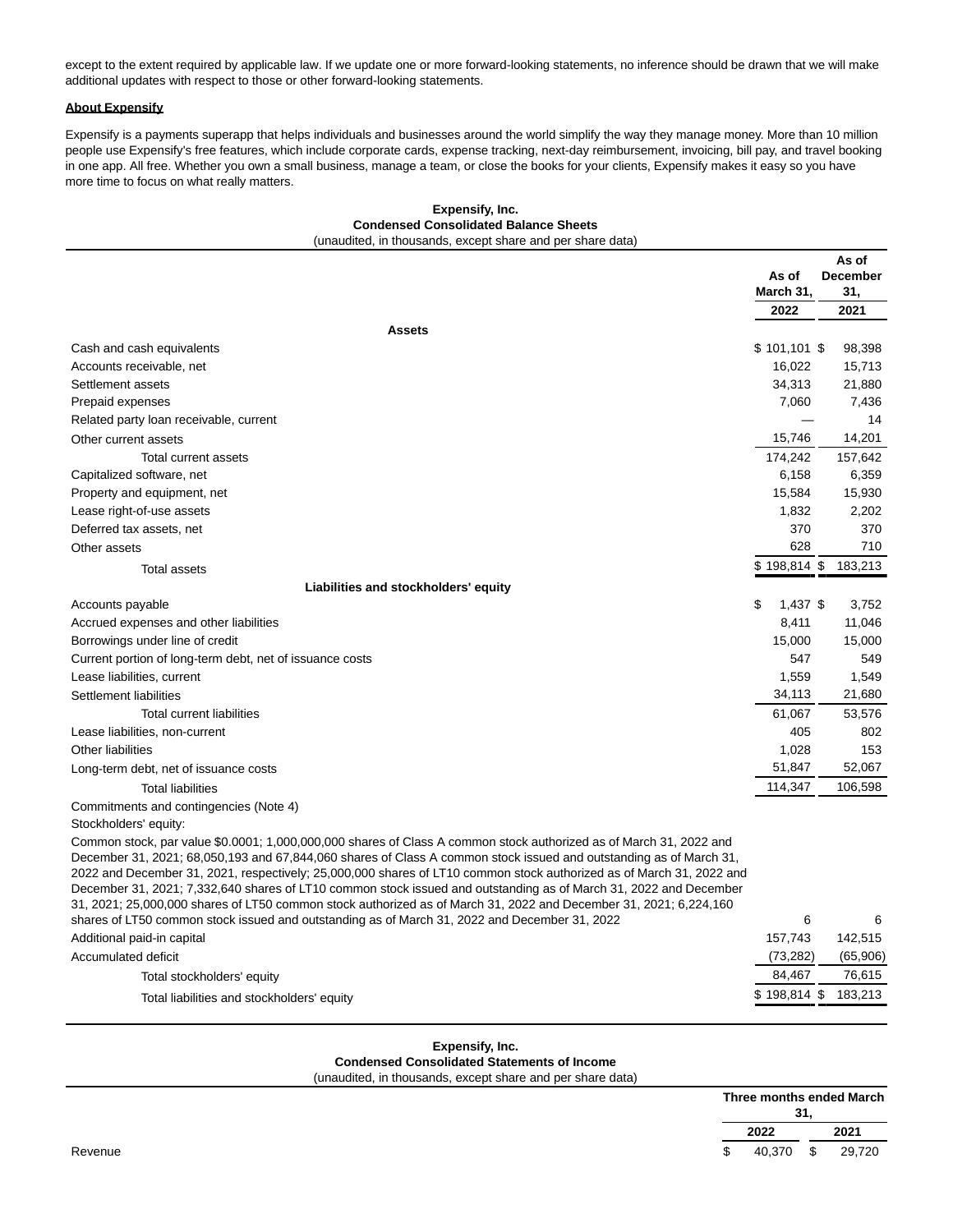| Cost of revenue, $net(1)$                                                                                                                          | 14,133     | 7,637       |
|----------------------------------------------------------------------------------------------------------------------------------------------------|------------|-------------|
| Gross margin                                                                                                                                       | 26,237     | 22,083      |
| Operating expenses:                                                                                                                                |            |             |
| Research and development <sup>(1)</sup>                                                                                                            | 3,701      | 1,097       |
| General and administrative <sup>(1)</sup>                                                                                                          | 14,006     | 6,367       |
| Sales and marketing <sup>(1)</sup>                                                                                                                 | 13,372     | 3,077       |
| Total operating expenses                                                                                                                           | 31,079     | 10,541      |
| (Loss) income from operations                                                                                                                      | (4, 842)   | 11,542      |
| Interest and other expenses, net                                                                                                                   | (902)      | (737)       |
| (Loss) income before income taxes                                                                                                                  | (5,744)    | 10,805      |
| Provision for income taxes                                                                                                                         | (1,632)    | (2,762)     |
| Net (loss) income                                                                                                                                  | (7, 376)   | S<br>8,043  |
| Less: income allocated to participating securities                                                                                                 |            | (5, 547)    |
| Net (loss) income attributable to Class A, LT10 and LT50 common stockholders                                                                       | (7, 376)   | \$<br>2,496 |
| Net (loss) income per share attributable to Class A, LT10 and LT50 common stockholders:                                                            |            |             |
| Basic                                                                                                                                              | (0.09)     | \$<br>0.08  |
| <b>Diluted</b>                                                                                                                                     | (0.09)     | \$<br>0.06  |
| Weighted-average shares of common stock used to compute net (loss) income per share attributable to Class A,<br>LT10 and LT50 common stockholders: |            |             |
| Basic                                                                                                                                              | 80,147,208 | 29,522,409  |
| <b>Diluted</b>                                                                                                                                     | 80,147,208 | 40,576,339  |

1. Includes stock-based compensation expense as follows:

|                                        | Three months ended March 31, |  |     |  |
|----------------------------------------|------------------------------|--|-----|--|
|                                        | 2022<br>2021                 |  |     |  |
|                                        | (in thousands)               |  |     |  |
| Cost of revenue, net                   | \$<br>4.908                  |  | 188 |  |
| Research and development               | 2.708                        |  | 154 |  |
| General and administrative             | 4.975                        |  | 304 |  |
| Sales and marketing                    | 2,076                        |  |     |  |
| Total stock-based compensation expense | 14.667                       |  | 710 |  |

| Expensify, Inc.                                 |  |                           |  |  |
|-------------------------------------------------|--|---------------------------|--|--|
| Condensed Consolidated Statements of Cash Flows |  |                           |  |  |
|                                                 |  | (unaudited, in thousands) |  |  |

|                                                                                                 | Three months ended March<br>31, |          |    |         |
|-------------------------------------------------------------------------------------------------|---------------------------------|----------|----|---------|
|                                                                                                 |                                 | 2022     |    | 2021    |
| Cash flows from operating activities:                                                           |                                 |          |    |         |
| Net (loss) income                                                                               | \$                              | (7, 376) | \$ | 8,043   |
| Adjustments to reconcile net (loss) income to net cash provided (used) by operating activities: |                                 |          |    |         |
| Depreciation and amortization                                                                   |                                 | 1,167    |    | 1,170   |
| Reduction of operating lease right-of-use assets                                                |                                 | 185      |    | 181     |
| Loss on impairment, receivables and sale or disposal of equipment                               |                                 | 231      |    | 56      |
| Stock-based compensation                                                                        |                                 | 14,667   |    | 710     |
| Amortization of debt issuance costs                                                             |                                 | 10       |    | 8       |
| Changes in assets and liabilities:                                                              |                                 |          |    |         |
| Accounts receivable                                                                             |                                 | (482)    |    | (1,601) |
| Related party loan receivables                                                                  |                                 | 14       |    |         |
| Settlement assets                                                                               |                                 | (5,689)  |    | 464     |
| Prepaid expenses                                                                                |                                 | 377      |    | (1,642) |
| Other current assets                                                                            |                                 | (224)    |    | 318     |
| Other assets                                                                                    |                                 | 80       |    | 9       |
| Accounts payable                                                                                |                                 | (2,316)  |    | 236     |
| Accrued expenses and other liabilities                                                          |                                 | (2,635)  |    | 2,821   |
| Operating lease liabilities                                                                     |                                 | (6)      |    | (200)   |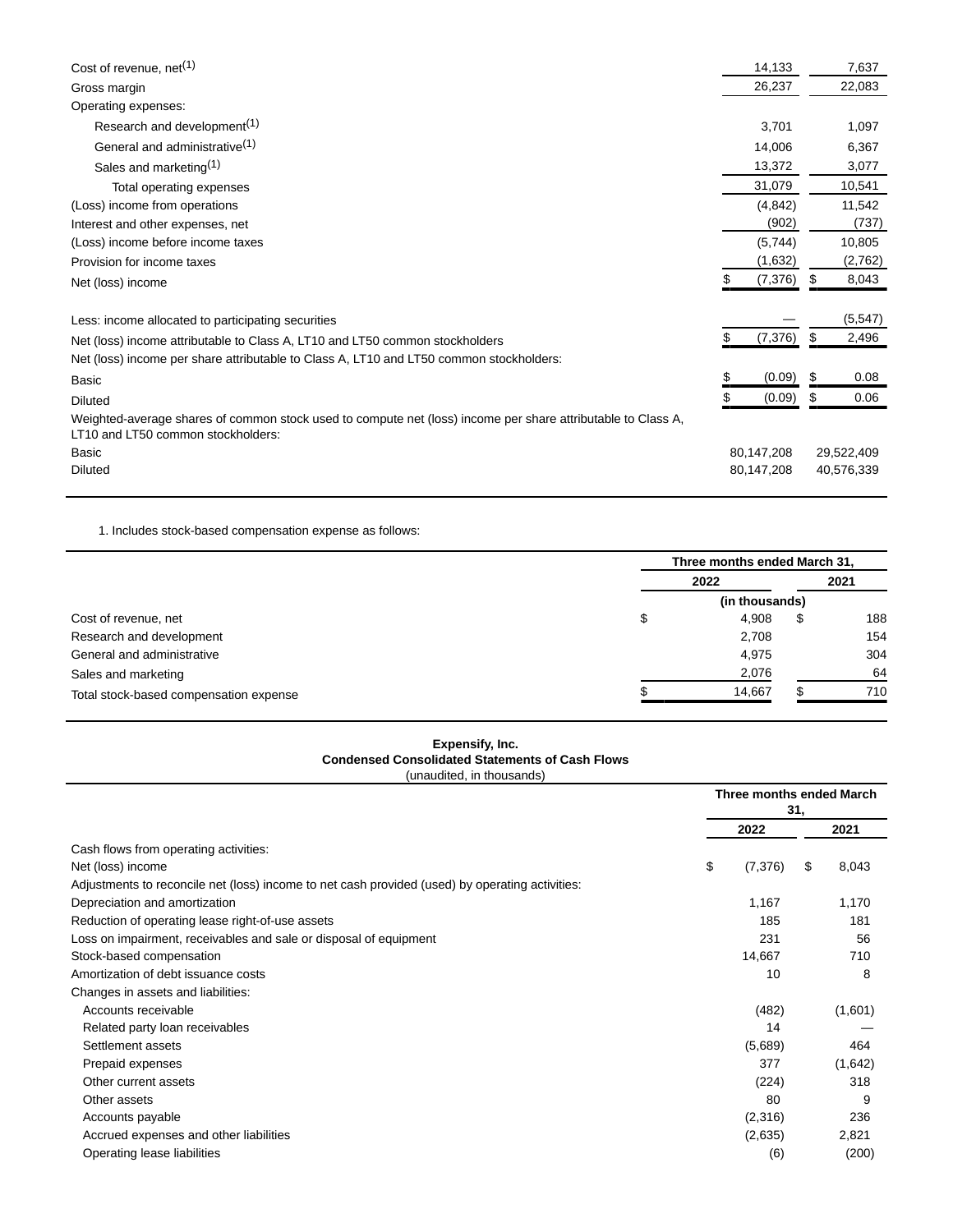| Settlement liabilities                                                                          | 12,433        | (980)        |
|-------------------------------------------------------------------------------------------------|---------------|--------------|
| Other liabilities                                                                               | 787           | 316          |
| Net cash provided by operating activities                                                       | 11,223        | 9,909        |
| Cash flows from investing activities:                                                           |               |              |
| Purchase of property and equipment                                                              | (179)         | (284)        |
| Software development costs                                                                      | (494)         | (669)        |
| Net cash used by investing activities                                                           | (673)         | (953)        |
| Cash flows from financing activities:                                                           |               |              |
| Principal payments of finance leases                                                            | (197)         | (192)        |
| Principal payments of term loan                                                                 | (146)         | (616)        |
| Payments of deferred offering costs                                                             |               | (400)        |
| Vesting of restricted common stock                                                              | 295           |              |
| Issuance of restricted stock units                                                              | 18            |              |
| Repurchases of early exercised stock options                                                    | (4)           |              |
| Proceeds from issuance of common stock on exercise of stock options                             | 252           | 125          |
| Net cash provided by financing activities                                                       | 218           | (1,083)      |
| Net increase in cash and cash equivalents                                                       | 10,768        | 7,873        |
| Cash and cash equivalents and restricted cash, beginning of period                              | 125,315       | 46,878       |
| Cash and cash equivalents and restricted cash, end of period                                    | \$<br>136,083 | \$<br>54,751 |
| Supplemental disclosure of cash flow information:                                               |               |              |
| Cash paid for interest                                                                          | \$<br>267     | \$<br>723    |
| Cash paid for income taxes                                                                      | \$<br>284     | \$<br>263    |
| Noncash investing and financing items:                                                          |               |              |
| Accrued deferred offering costs                                                                 | \$            | \$<br>531    |
| Reconciliation of cash, cash equivalents and restricted cash to the consolidated balance sheets |               |              |
| Cash and cash equivalents                                                                       | \$<br>101,101 | \$<br>41,926 |
| Restricted cash included in other current assets                                                | 9,973         | 2,818        |
| Restricted cash included in other assets                                                        | 46            | 48           |
| Restricted cash included in settlement assets                                                   | 24,963        | 9,959        |
| Total cash, cash equivalents and restricted cash                                                | \$<br>136,083 | \$<br>54,751 |

## **Expensify, Inc. Reconciliation of GAAP to Non-GAAP Financial Measures**

(unaudited, in thousands)

| <b>Adjusted EBITDA</b>           |                                       |                              |  |
|----------------------------------|---------------------------------------|------------------------------|--|
|                                  |                                       | Three months ended March 31, |  |
|                                  |                                       | 2022                         |  |
|                                  | (in thousands, except<br>percentages) |                              |  |
| Net (loss) income                | \$                                    | (7, 376)                     |  |
| Net (loss) income margin         |                                       | (18) %                       |  |
| Add:                             |                                       |                              |  |
| Provision for income taxes       |                                       | 1,632                        |  |
| Interest and other expenses, net |                                       | 902                          |  |
| Depreciation and amortization    |                                       | 1,167                        |  |
| Stock-based compensation         |                                       | 14,667                       |  |
| <b>Adjusted EBITDA</b>           |                                       | 10,992                       |  |
| Adjusted EBITDA margin           |                                       | 27 %                         |  |

Non-GAAP net income

|                                  |    | Three months ended March 31,<br>2022 |  |  |
|----------------------------------|----|--------------------------------------|--|--|
|                                  |    |                                      |  |  |
|                                  |    | (in thousands, except percentages)   |  |  |
| Net (loss) income                | \$ | (7, 376)                             |  |  |
| Net (loss) income margin         |    | (18) %                               |  |  |
| Add:                             |    |                                      |  |  |
| Stock-based compensation         |    | 14,667                               |  |  |
| <b>IPO-related bonus expense</b> |    |                                      |  |  |
| Non-GAAP net income              |    | 7,291                                |  |  |